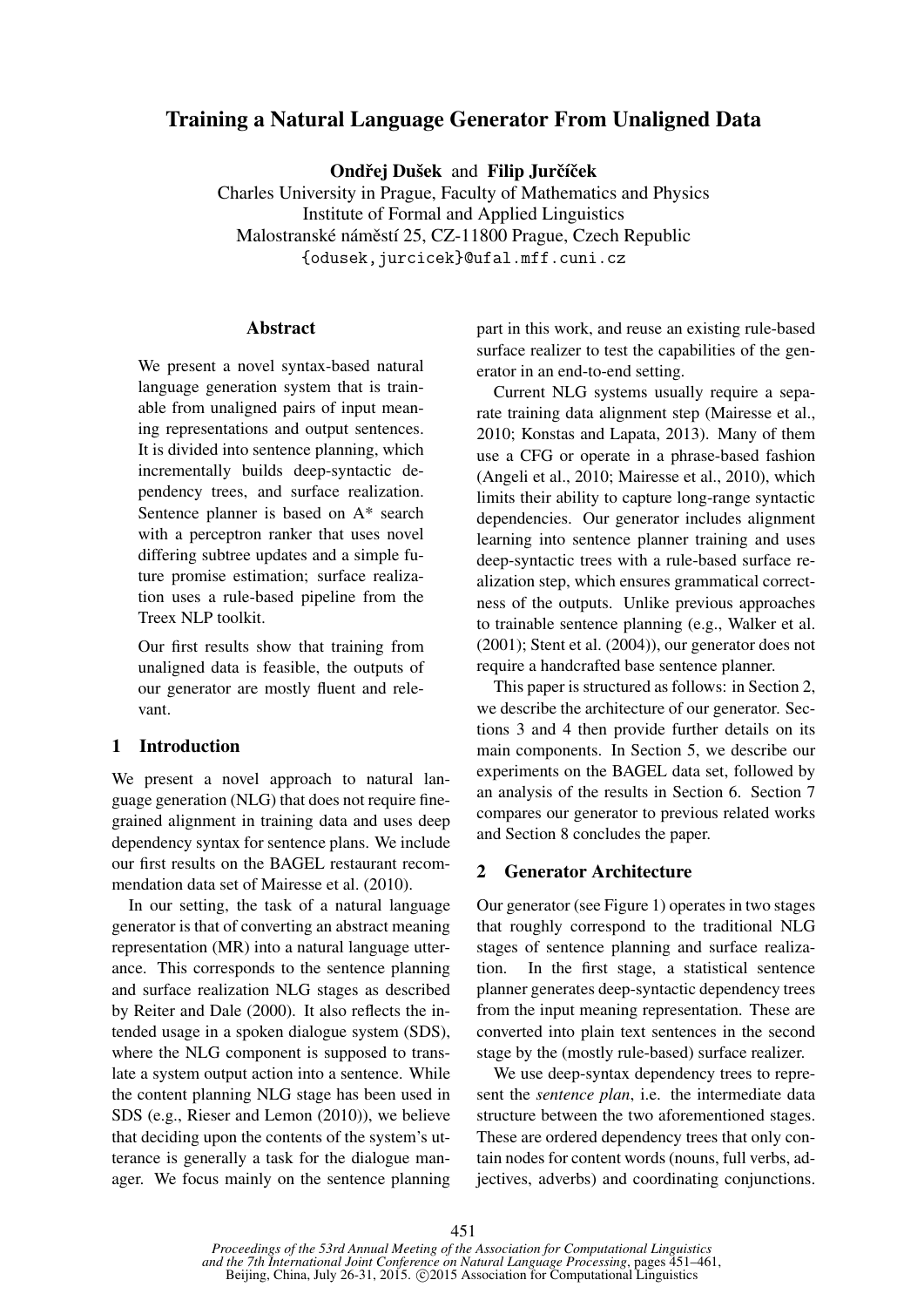

Figure 1: Overall structure of our generator

Each node has a *lemma* and a *formeme* – a concise description of its surface morphosyntactic form, which may include prepositions and/or subordinate conjunctions (Dušek et al., 2012). This structure is based on the deep-syntax trees of the Functional Generative Description (Sgall et al., 1986), but it has been simplified to fit our purposes (see Figure 1 in the middle).

There are several reasons for taking the traditional two-step approach to generation (as opposed to joint approaches, see Section 7) and using deep syntax trees as the sentence plan format: First, generating into deep syntax simplifies the task for the statistical sentence planner – the plan-

ner does not need to handle surface morphology and auxiliary words. Second, a rule-based syntactic realizer allows us to ensure grammatical correctness of the output sentences, which would be more difficult in a sequence-based and/or statistical approach.<sup>1</sup> And third, a rule-based surface realizer from our sentence plan format is relatively easy to implement and can be reused for any domain within the same language. As in our case, it is also possible to reuse and/or adapt an existing surface realizer (see Section 4).

Deep-syntax annotation of sentences in the training set is needed to train the sentence planner, but we assume automatic annotation and reuse an existing deep-syntactic analyzer from the Treex NLP framework (Popel and Žabokrtský, 2010).<sup>2</sup>

We use dialogue acts (DA) as defined in the BAGEL restaurant data set of Mairesse et al. (2010) as a MR in our experiments throughout this paper. Here, a DA consists of a dialogue act type, which is always "inform" in the set, and a list of slot-value pairs (SVPs) that contain information about a restaurant, such as food type or location (see the top of Figure 1). Our generator can be easily adapted to a different MR, though.

### 3 Sentence Planner

The sentence planner is based on a variant of the A\* algorithm (Hart et al., 1968; Och et al., 2001; Koehn et al., 2003). It starts from an empty sentence plan tree and tries to find a path to the optimal sentence plan by iteratively adding nodes. It keeps two sets of hypotheses, i.e., candidate sentence plan trees, sorted by their score – hypotheses to expand (*open set*) and already expanded (*closed set*). It uses the following two subcomponents to guide the search:

- a *candidate generator* that is able to incrementally generate candidate sentence plan trees (see Section 3.1),
- a *scorer/ranker* that scores the appropriateness of these trees for the input MR (see Section 3.2).

<sup>&</sup>lt;sup>1</sup>This issue would become more pressing in languages with richer morphology than English.

<sup>2</sup> See http://ufal.mff.cuni.cz/treex. Domainindependent deep syntax analysis for several languages is included in this framework; the English pipeline used here involves a statistical part-of-speech tagger (Spoustová et al., 2007) and a dependency parser (McDonald et al., 2005), followed by a rule-based conversion to deep syntax trees.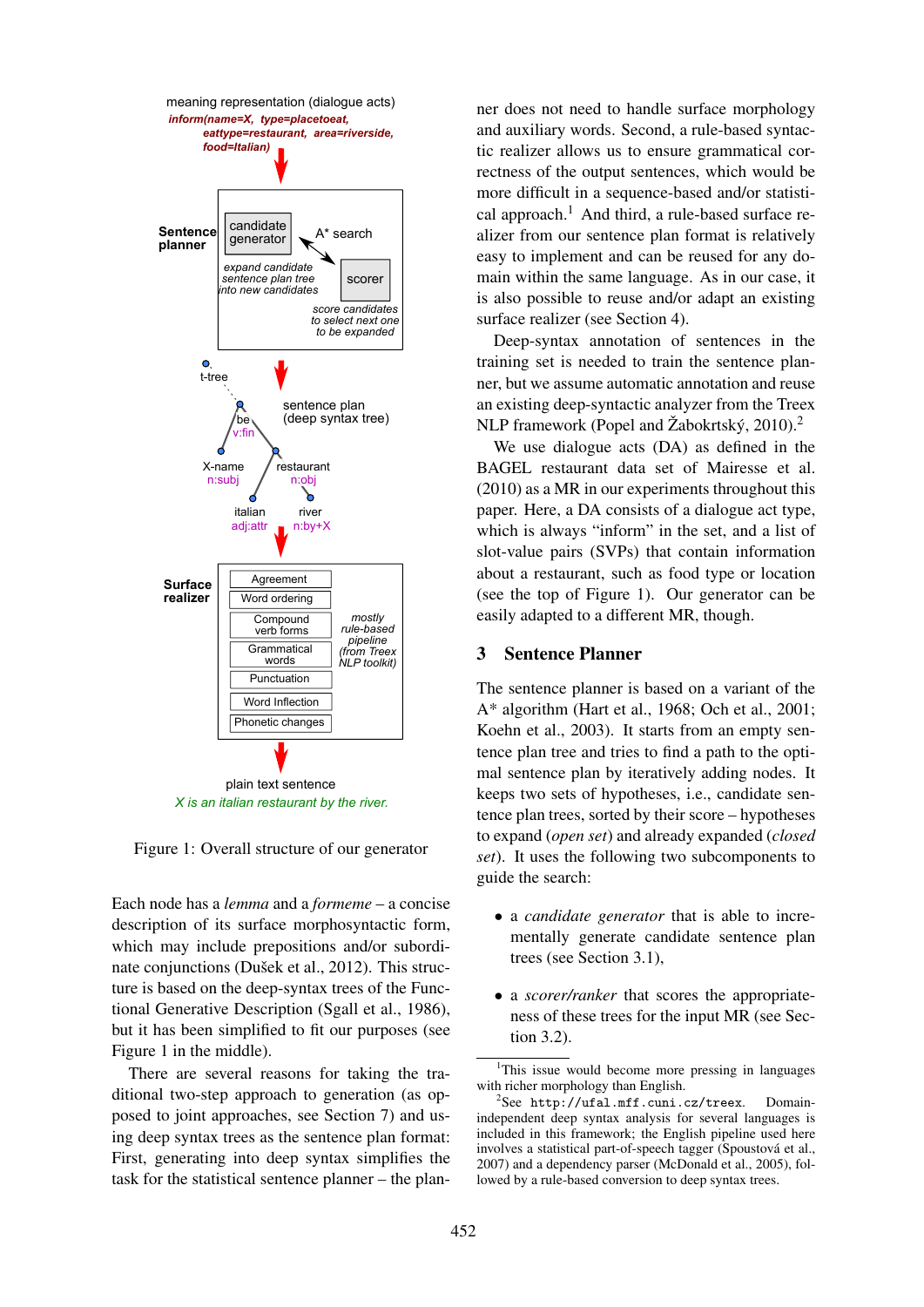

Figure 2: Candidate generator example inputs and outputs

The basic workflow of the sentence planner algorithm then looks as follows:

- *Init:* Start from an *open set* with a single empty sentence plan tree and an empty *closed set*.
- *Loop:* 1. Select the best-scoring candidate C from the *open set*. Add C to *closed set*.
	- 2. The candidate generator generates C, a set of possible successors to C. These are trees that have more nodes than C and are deemed viable. Note that C may be empty.
	- 3. The scorer scores all successors in C and if they are not already in the *closed set*, it adds them to the *open set*.
	- 4. Check if the best successor in the *open set* scores better than the best candidate in the *closed set*.
- *Stop:* The algorithm finishes if the top score in the *open set* is lower than the top score in the *closed set* for d consecutive iterations, or if there are no more candidates in the *open set*. It returns the best-scoring candidate from both sets.

#### 3.1 Generating Sentence Plan Candidates

Given a sentence plan tree, which is typically incomplete and may be even empty, the candidate generator generates its successors by adding one new node in all possible positions and with all possible lemmas and formemes (see Figure 2). While a naive implementation – trying out any combination of lemmas and formemes found in the training data – works in principle, it leads to an unmanageable number of candidate trees even for a very small domain. Therefore, we include several rules that limit the number of trees generated:

- 1. Lemma-formeme compatibility only nodes with a combination of lemma and formeme seen in the training data are generated.
- 2. Syntactic viability the new node must be compatible with its parent node (i.e., this combination, including the dependency left/right direction, must be seen in the training data).
- 3. Number of children no node can have more children than the maximum for this lemmaformeme combination seen in the training data.
- 4. Tree size the generated tree cannot have more nodes than trees seen in the training data. The same limitation applies to the individual depth levels – the training data limit the number of nodes on the  $n$ -th depth level as well as the maximum depth of any tree.

This is further conditioned on the input SVPs – the maximums are only taken from training examples that contain the same SVPs that appear on the current input.

- 5. Weak semantic compatibility we only include nodes that appear in the training data alongside the elements of the input DA, i.e., nodes that appear in training examples containing SVPs from the current input,
- 6. Strong semantic compatibility for each node (lemma and formeme), we make a "compatibility list" of SVPs and slots that are present in all training data examples containing this node. We then only allow generating this node if all of them are present in the current input DA. To allow for more generalization, this rule can be applied just to lemmas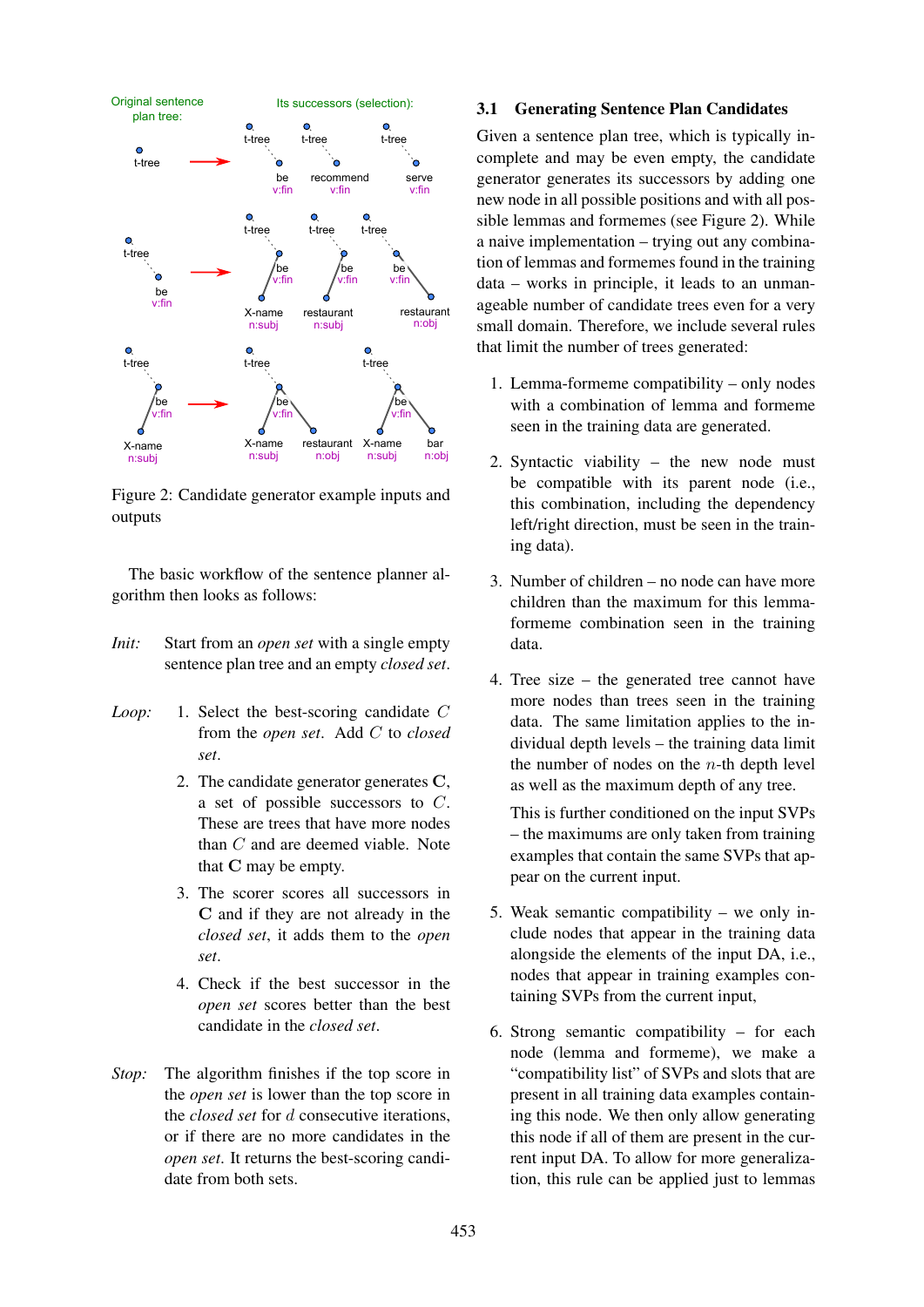(disregarding formemes), and a certain number of SVPs/slots from the compatibility list may be required at maximum.

Only Rules 4 (partly), 5, and 6 depend on the format of the input meaning representation. Using a different MR would require changing these rules to work with atomic substructures of the new MR instead of SVPs.

While especially Rules 5 and 6 exclude a vast number of potential candidate trees, this limitation is still much weaker than using hard alignment links between the elements of the MR and the output words or phrases. It leaves enough room to generate many combinations unseen in the training data (cf. Section 6) while keeping the search space manageable. To limit the space of potential tree candidates even further, one could also use automatic alignment scores between the elements of the input MR and the tree nodes (obtained using a tool such as GIZA++ (Och and Ney, 2003)).

#### 3.2 Scoring Sentence Plan Trees

The scorer for the individual sentence plan tree candidates is a function that maps global features from the whole sentence plan tree  $t$  and the input MR  $m$  to a real-valued score that describes the fitness of  $t$  in the context of  $m$ .

We first describe the basic version of the scorer and then our two improvements – differing subtree updates and future promise estimation.

#### Basic perceptron scorer

The basic scorer is based on the linear perceptron ranker of Collins and Duffy (2002), where the score is computed as a simple dot product of the features and the corresponding weight vector:

$$
score(t, m) = \mathbf{w}^{\top} \cdot \text{feat}(t, m)
$$

In the training phase, the weights w are initialized to one. For each input MR, the system tries to generate the best sentence plan tree given current weights,  $t_{top}$ . The score of this tree is then compared to the score of the correct goldstandard tree  $t_{gold}$ <sup>3</sup> If  $t_{top} \neq t_{gold}$  and the gold-standard tree ranks worse than the generated one (score( $t_{top}, m$ ) > score( $t_{gold}, m$ )), the weight vector is updated by the feature value difference of the generated and the gold-standard tree:

$$
\mathbf{w} = \mathbf{w} + \alpha \cdot (\text{feat}(t_{gold}, m) - \text{feat}(t_{top}, m))
$$

where  $\alpha$  is a predefined learning rate.

#### Differing subtree updates

In the basic version described above, the scorer is trained to score full sentence plan trees. However, it is also used to score incomplete sentence plans during the decoding. This leads to a bias towards bigger trees regardless of their fitness for the input MR. Therefore, we introduced a novel modification of the perceptron updates to improve scoring of incomplete sentence plans: In addition to updating the weights using the top-scoring candidate  $t_{top}$  and the gold-standard tree  $t_{gold}$  (see above), we also use their *differing subtrees*  $t_{top}^i$ ,  $t_{gold}^i$  for additional updates.

Starting from the common subtree  $t_c$  of  $t_{top}$  and  $t_{gold}$ , pairs of differing subtrees  $t_{top}^i, t_{gold}^i$  are created by gradually adding nodes from  $t_{top}$  into  $t_{top}^i$ and from  $t_{gold}$  into  $t_{gold}^i$  (see Figure 3). To maintain the symmetry of the updates in case that the sizes of  $t_{top}$  and  $t_{gold}$  differ, more nodes may be added in one step. $4$  The additional updates then look as follows:

$$
t_{top}^0 = t_{gold}^0 = t_c
$$
  
for *i* in 1, . . . min{ $|t_{top}| - |t_c|, |t_{gold}| - |t_c|$ } - 1 :  

$$
t_{top}^i = t_{top}^{i-1} + \text{node(s) from } t_{top}
$$

$$
t_{gold}^i = t_{gold}^{i-1} + \text{node(s) from } t_{gold}
$$

$$
\mathbf{w} = \mathbf{w} + \alpha \cdot (\text{feat}(t_{gold}^i, m) - \text{feat}(t_{top}^i, m))
$$

#### Future promise estimation

To further improve scoring of incomplete sentence plan trees, we incorporate a simple *future promise* estimation for the A\* search intended to boost scores of sentence plans that are expected to further grow.<sup>5</sup> It is based on the expected number of children  $E_c(n)$  of different node types (lemmaformeme pairs).<sup>6</sup> Given all nodes  $n_1 \dots n_{|t|}$  in a

 $3$ Note that the "gold-standard" sentence plan trees are actually produced by automatic annotation. For the purposes of scoring, they are, however, treated as gold standard.

<sup>&</sup>lt;sup>4</sup>For example, if  $t_{gold}$  has 6 more nodes than  $t_c$  and  $t_{top}$ has 4 more, there will be 3 pairs of differing subtrees, with  $t_{gold}^i$  having 2, 4, and 5 more nodes than  $t_c$  and  $t_{top}^i$  having 1, 2, and 3 more nodes than  $t_c$ .

We have also evaluated a variant where both sets of subtrees  $t_{gold}^i, t_{top}^i$  were not equal in size, but this resulted in degraded performance.

 $5$ Note that this is not the same as future path cost in the original A\* path search, but it plays an analogous role: weighing hypotheses of different size.

 ${}^6E_c(n)$  is measured as the average number of children over all occurrences of the given node type in the training data. It is expected to be domain-specific.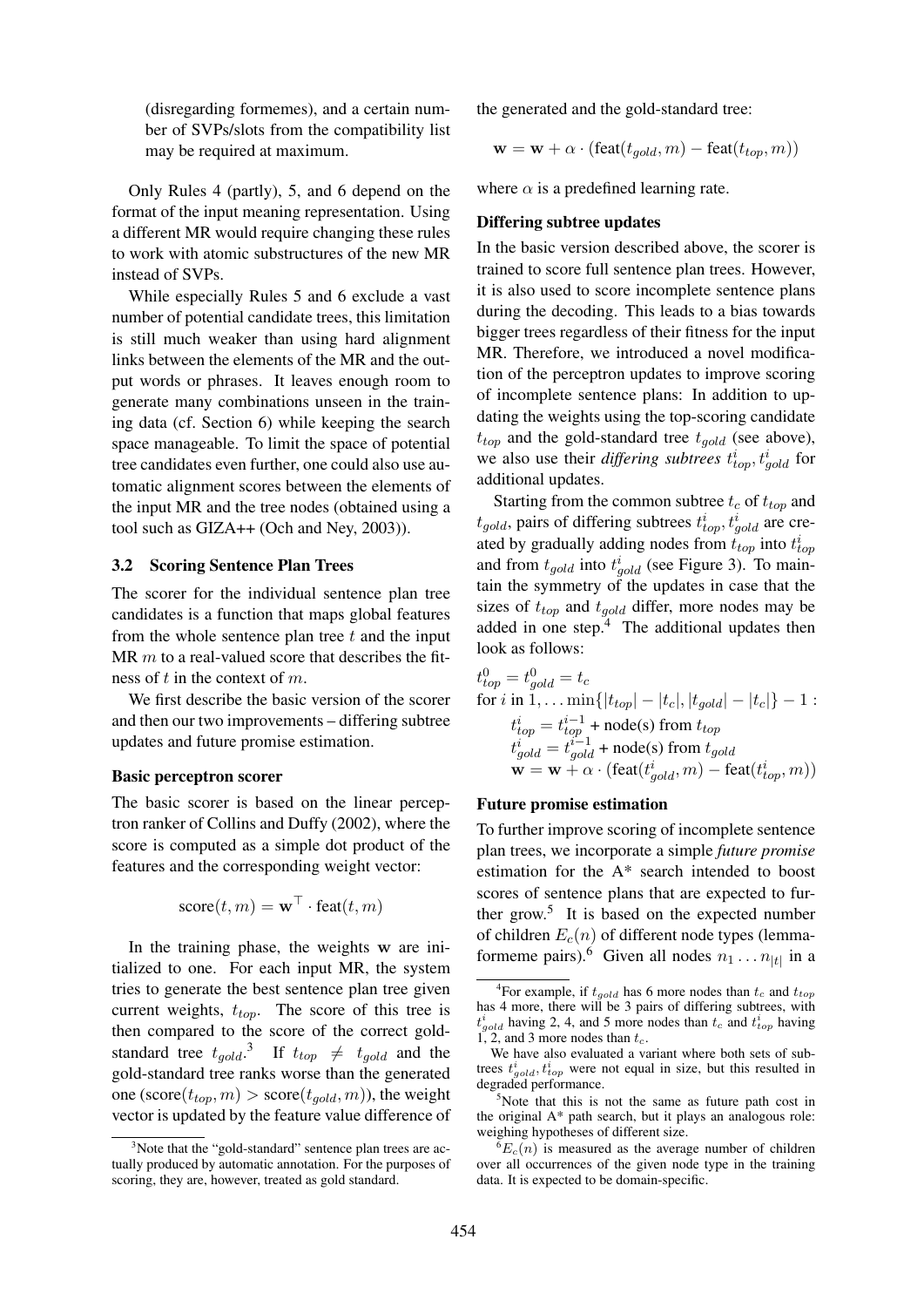

Figure 3: An example of differing subtrees

The gold standard tree  $t_{cool}$  has three more nodes than the common subtree  $t_c$ , while the top generated tree  $t_{top}$  has two more. Only one pair of differing subtrees  $t_{gold}^1, t_{top}^1$  is built, where two nodes are added into  $t_{gold}^1$  and one node into  $t_{top}^1$ .

sentence plan tree  $t$ , the future promise is computed in the following way:

$$
\mathbf{fp} = \lambda \cdot \sum \mathbf{w} \cdot \sum_{i=1}^{|t|} \max\{0, E_c(n_i) - c(n_i)\}\
$$

where  $c(n_i)$  is the current number of children of node  $n_i$ ,  $\lambda$  is a preset weight parameter, and  $\sum$  w is the sum of the current perceptron weights. Multiplying by the weights sum makes future promise values comparable to trees scores.

Future promise is added to tree scores throughout the tree generation process, but it is disregarded for the termination criterion in the *Stop* step of the generation algorithm and in perceptron weight updates.

### Averaging weights and parallel training

To speed up training using parallel processing, we use the iterative parameter mixing approach of McDonald et al. (2010), where training data are split into several parts and weight updates are averaged after each pass through the training data. Following Collins (2002), we record the weights after each training pass, take an average at the end, and use this as the final weights for prediction.

### 4 Surface Realizer

We use the English surface realizer from the Treex NLP toolkit (cf. Section 2 and (Ptáček, 2008)). It is a simple pipeline of mostly rule-based blocks that gradually change the deep-syntactic trees into surface dependency trees, which are then linearized to sentences. It includes the following steps:

• *Agreement* – morphological attributes of some nodes are deduced based on agreement with other nodes (such as in subject-predicate agreement).

- *Word ordering* the input trees are already ordered, so only a few rules for grammatical words are applied.
- *Compound verb forms* additional verbal nodes are added for verbal particles (infinitive or phrasal verbs) and for compound expressions of tense, mood, and modality.
- *Grammatical words* prepositions, subordinating conjunctions, negation particles, articles, and other grammatical words are added into the sentence.
- *Punctuation* nodes for commas, final punctuation, quotes, and brackets are introduced.
- *Word Inflection* words are inflected according to the information from formemes and agreement.
- *Phonetic changes* English "a" becomes "an" based on the following word.

The realizer is designed as domain-independent and handles most English grammatical phenomena. A simple "round-trip" test – using automatic analysis with subsequent generation – reached a BLEU score (Papineni et al., 2002) of 89.79% against the original sentences on the whole BAGEL data set, showing only minor differences between the input sentence and generation output (mostly in punctuation).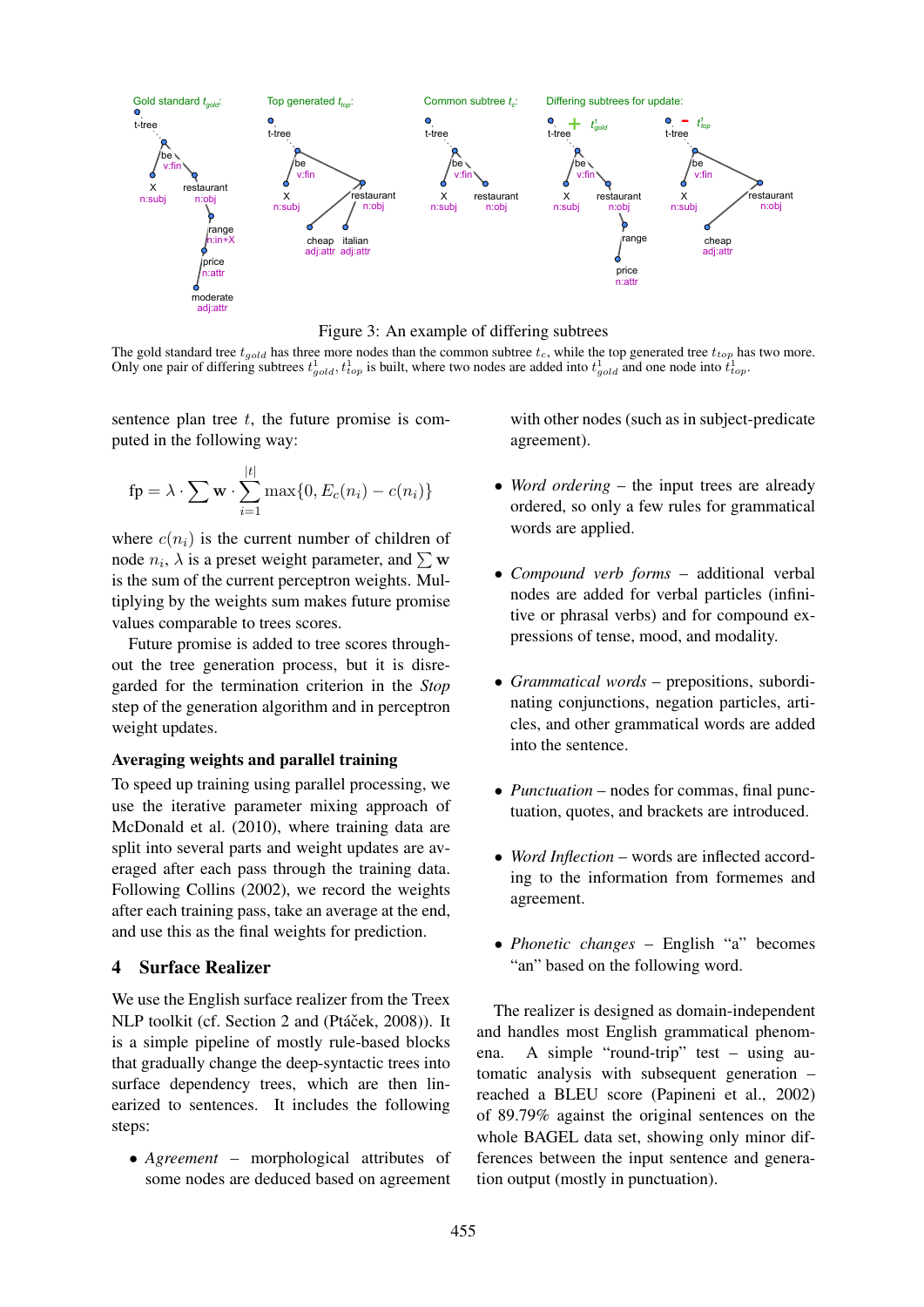

Figure 4: Coordination structures conversion: original (left) and our format (right).

## 5 Experimental Setup

Here we describe the data set used in our experiments, the needed preprocessing steps, and the settings of our generator specific to the data set.

### 5.1 Data set

We performed our experiments on the BAGEL data set of Mairesse et al. (2010), which fits our usage scenario in a spoken dialogue system and is freely available.<sup>7</sup> It contains a total of 404 sentences from a restaurant information domain (describing the restaurant location, food type, etc.), which correspond to 202 dialogue acts, i.e., each dialogue act has two paraphrases. Restaurant names, phone numbers, and other "non-enumerable" properties are abstracted – replaced by an "X" symbol – throughout the generation process. Note that while the data set contains alignment of source SVPs to target phrases, we do not use it in our experiments.

For sentence planner training, we automatically annotate all the sentences using the Treex deep syntactic analyzer (see Section 2). The annotation obtained from the Treex analyzer is further simplified for the sentence planner in two ways:

- Only lemmas and formemes are used in the sentence planner. Other node attributes are added in the surface realization step (see Section 5.2).
- We convert the representation of coordination structures into a format inspired by Universal Dependencies.<sup>8</sup> In the original Treex annotation style, the conjunction heads both conjuncts, whereas in our modification, the first

conjunct is at the top, heading the coordination and the second conjunct (see Figure 4).

The coordinations can be easily converted back for the surface realizer, and the change makes the task easier for the sentence planner: it may first generate one node and then decide whether it will add a conjunction and a second conjunct.

### 5.2 Generator settings

In our candidate generator, we use all the limitation heuristics described in Section 3.1. For strong semantic compatibility (Rule 6), we use just lemmas and require at most 5 SVPs/slots from the lemma's compatibility list in the input DA.

We use the following feature types for our sentence planner scorer:

- current tree properties tree depth, total number of nodes, number of repeated nodes
- tree and input DA number of nodes per SVP and number of repeated nodes per repeated SVP,
- node features lemma, formeme, and number of children of all nodes in the current tree, and combinations thereof,
- input features whole SVPs (slot + value), just slots, and pairs of slots in the DA,
- combinations of node and input features,
- repeat features occurrence of repeated lemmas and/or formemes in the current tree combined with repeated slots in the input DA,
- dependency features parent-child pairs for lemmas and/or formemes, including and excluding their left-right order,
- sibling features sibling pairs for lemmas and/or formemes, also combined with SVPs,
- bigram features pairs of lemmas and/or formemes adjacent in the tree's left-right order, also combined with SVPs.

All feature values are normalized to have a mean of 0 and a standard deviation of 1, with normalization coefficients estimated from training data.

The feature set can be adapted for a different MR format – it only must capture all important parts of the MR, e.g., for a tree-like MR, the nodes and edges, and possibly combinations thereof.

 $\sqrt{7}$ Available for download at: http://farm2.user. srcf.net/research/bagel/.

 ${}^{8}$ http://universaldependencies.github.io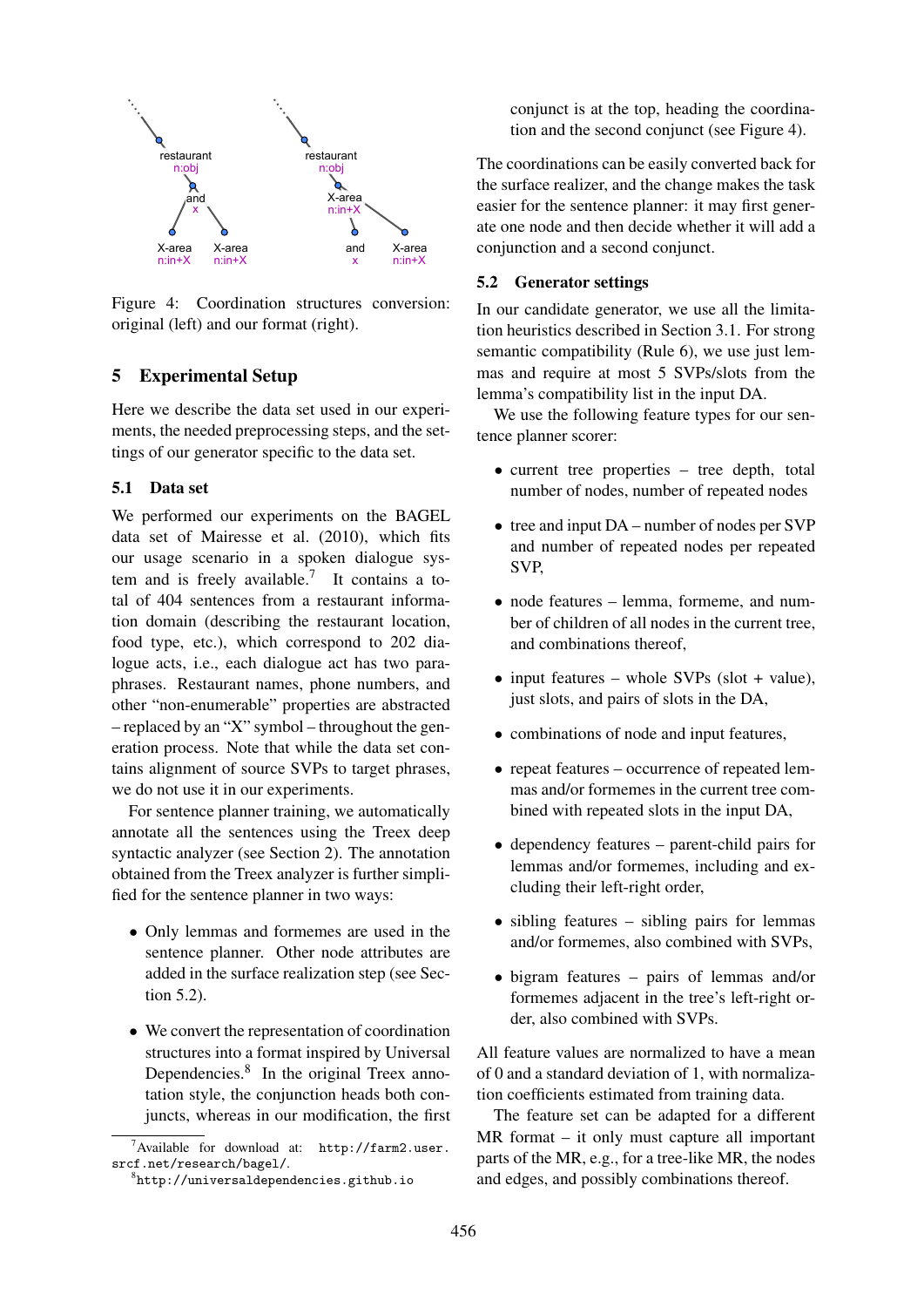| Setup              | BLEU for training portion |     |     |     |                                                 | NIST for training portion |       |        |       |         |
|--------------------|---------------------------|-----|-----|-----|-------------------------------------------------|---------------------------|-------|--------|-------|---------|
|                    | $10\%$                    | 20% | 30% | 50% | $100\%$                                         | $10\%$                    | 20%   | $30\%$ | 50%   | $100\%$ |
| Basic perc.        | 46.90                     |     |     |     | 52.81 55.43 54.53 54.24 4.295 4.652 4.669 4.758 |                           |       |        |       | 4.643   |
| + Diff-tree upd.   |                           |     |     |     | 44.16 50.86 53.61 55.71 58.70 3.846 4.406 4.532 |                           |       |        | 4.674 | 4.876   |
| $+$ Future promise |                           |     |     |     | $37.25$ 53.57 53.80 58.15 59.89 3.331           |                           | 4.549 | 4.607  | 5.071 | 5.231   |

Table 1: Evaluation on the BAGEL data set (averaged over all ten cross-validation folds)

"Training portion" denotes the percentage of the training data used in the experiment. "Basic perc." = basic perceptron updates, "+ Diff-tree upd." = with differing subtree perceptron updates, "+ Future promise" = with future promise estimation. BLEU scores are shown as percentages.

Based on our preliminary experiments, we use 100 passes over the training data and limit the number of iterations d that do not improve score to 3 for training and 4 for testing. We use a hard maximum of 200 sentence planner iterations per input DA. The learning rate  $\alpha$  is set to 0.1. We use training data parts of 36 or 37 training examples (1/10th of the full training set) in parallel training. If future promise is used, its weight  $\lambda$  is set to 0.3.

The Treex English realizer expects not only lemmas and formemes, but also additional grammatical attributes for all nodes. In our experiments, we simply use the most common values found in the training data for the particular nodes as this is sufficient for our domain. In larger domains, some of these attributes may have to be also included in sentence plans.

#### 6 Results

Same as Mairesse et al. (2010), we use 10-fold cross-validation where DAs seen at training time are never used for testing, i.e., both paraphrases or none of them are present in the full training set. We evaluate using BLEU and NIST scores (Papineni et al., 2002; Doddington, 2002) against both reference paraphrases for a given test DA.

The results of our generator are shown in Table 1, both for standard perceptron updates and our improvements – differing subtree updates and future promise estimation (see Section 3.2).

Our generator did not achieve the same performance as that of Mairesse et al.  $(2010)$  (ca.  $67\%$ ).<sup>9</sup> However, our task is substantially harder since the generator also needs to learn the alignment of phrases to SVPs and determine whether all required information is present on the output (see also Section 7). Our differing tree updates clearly bring a substantial improvement over standard perceptron updates, and scores keep increasing with bigger amounts of training data used, whereas with plain perceptron updates, the scores stay flat. The increase with 100% is smaller since all training DAs are in fact used twice, each time with a different paraphrase.<sup>10</sup> A larger training set with different DAs should bring a bigger improvement. Using future promise estimation boosts the scores even further, by a smaller amount for BLEU but noticeably for NIST. Both improvements on the full training set are considered statistically significant at 95% confidence level by the paired bootstrap resampling test (Koehn, 2004). A manual inspection of a small sample of the results confirmed that the automatic scores reflect the quality of the generated sentences well.

If we look closer at the generated sentences (see Table 2), it becomes clear that the generator learns to produce meaningful utterances which mostly correspond well to the input DA. It is able to produce original paraphrases and generalizes to previously unseen DAs.

On the other hand, not all required information is always present, and some facts are sometimes repeated or irrelevant information appears. This mostly happens with input slot-value pairs that occur only rarely in the training data; we believe that a larger training set will solve this problem. Alternatively, one could introduce additional scorer features to discourage conflicting information. Another problem is posed by repeated slots in the input DA, which are sometimes not reflected properly in the generated sentence. This suggests that a further refinement of the scorer feature set may be needed.

<sup>&</sup>lt;sup>9</sup>Mairesse et al. (2010) do not give a precise BLEU score number in their paper, they only show the values in a graph.

<sup>10</sup>We used the two paraphrases that come with each DA as independent training instances. While having two different gold-standard outputs for a single input is admittedly not ideal for a discriminative learner, it still brings an improvement in our case.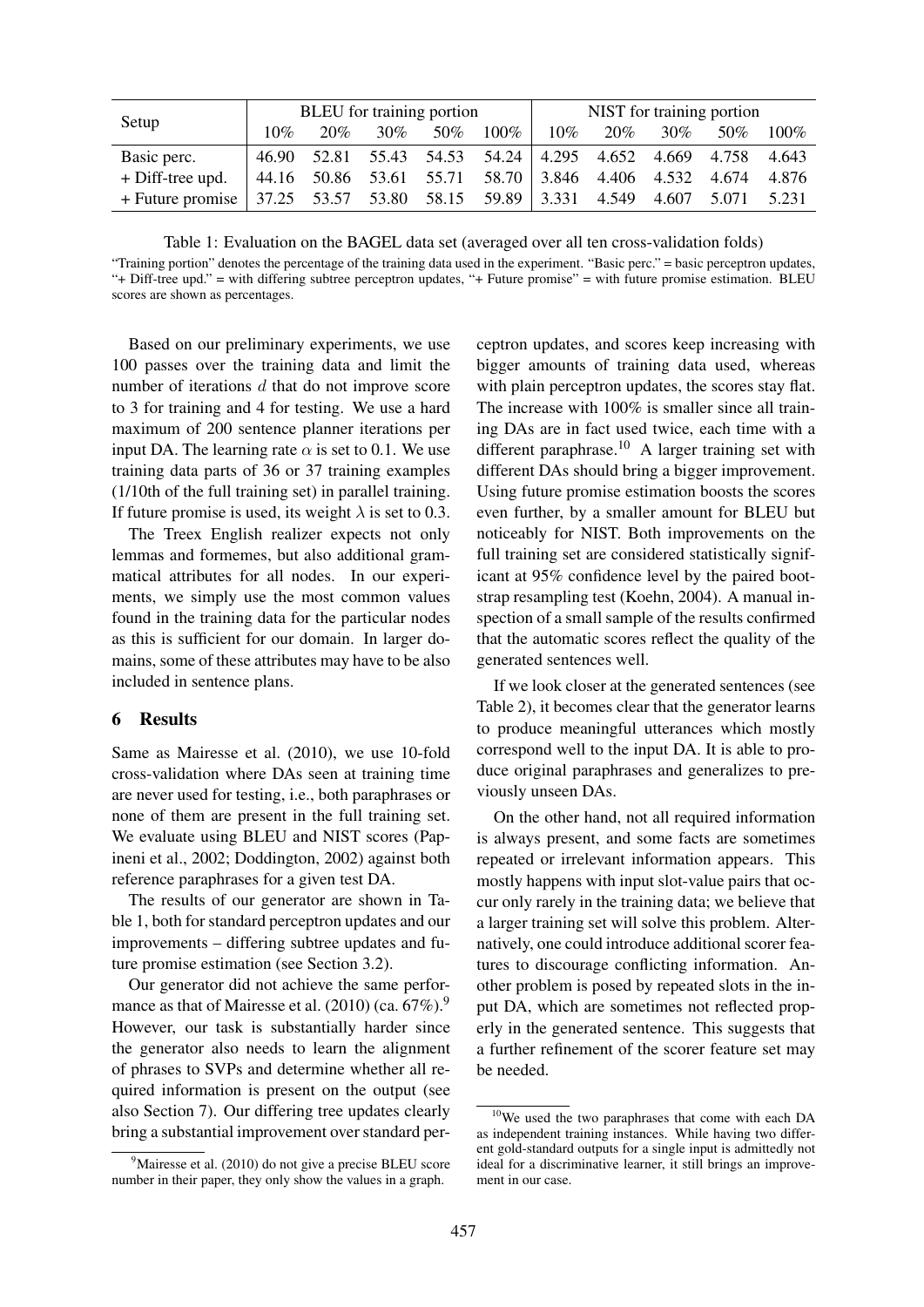| Input DA  | inform(name=X-name, type=placetoeat, eattype=restaurant, near=X-near, food=Continental, food=French) |
|-----------|------------------------------------------------------------------------------------------------------|
| Reference | X is a French and continental restaurant near X.                                                     |
| Generated | X is a French and continental restaurant near X.                                                     |
| Input DA  | inform(name=X-name, type=placetoeat, area=riverside, near=X-near, eattype=restaurant)                |
| Reference | X restaurant is near X on the riverside.                                                             |
| Generated | X is a restaurant in the riverside area near X.                                                      |
| Input DA  | inform(name=X-name, type=placetoeat, area=X-area, pricerange=moderate, eattype=restaurant)           |
| Reference | X is a moderately priced restaurant in X.                                                            |
| Generated | $X$ is a restaurant in the $X$ area.                                                                 |
| Input DA  | inform(name=X-name, type=placetoeat, eattype=restaurant, area=riverside, food=French)                |
| Reference | X is a French restaurant on the riverside.                                                           |
| Generated | X is a French restaurant in the riverside area which serves French food.                             |
| Input DA  | inform(name=X-name, type=placetoeat, eattype=restaurant, pricerange=moderate,                        |
|           | area=X-area, food=Contemporary, food=English)                                                        |
| Reference | X is a moderately priced English contemporary restaurant in X.                                       |
| Generated | X is an English restaurant in the X area which serves expensive food in the moderate price range     |
|           | located in X.                                                                                        |
| Input DA  | inform(name=X-name, type=placetoeat, eattype=restaurant, area=citycentre, near=X-near,               |
|           | food="Chinese takeaway", food=Japanese)                                                              |
| Reference | X is a Chinese takeaway and Japanese restaurant in the city centre near X.                           |
| Generated | X is a Japanese restaurant in the centre of town near X and X.                                       |
| Input DA  | inform(name=X-name, type=placetoeat, pricerange=moderate, eattype=restaurant)                        |
| Reference | X is a restaurant that offers moderate price range.                                                  |
| Generated | X is a restaurant in the moderate price range.                                                       |

Table 2: Example generated sentences

Sentences generated when training on the full set and using differing subtree updates and future promise estimation.

### 7 Related Work

Previous trainable methods in sentence planning use in principle two techniques: First, in the overgeneration and ranking approach (Walker et al., 2001; Stent et al., 2004), many sentence plans are generated using a rule-based planner and then the best one is selected by a statistical ranker. Second, parameter optimization trains adjustable parameters of a handcrafted generator to produce outputs with desired properties (Paiva and Evans, 2005; Mairesse and Walker, 2008). As opposed to our approach, both methods require an existing handcrafted sentence planner.

Other previous works combine sentence planning and surface realization into a single step and do not require a handcrafted base module. Wong and Mooney (2007) experiment with a phrasebased machine translation system, comparing and combining it with an inverted semantic parser based on synchronous context-free grammars. Lu et al. (2009) use tree conditional random fields over hybrid trees that combine natural language phrases with formal semantic expressions. Angeli et al. (2010) generate text from database records through a sequence of classifiers, gradually selecting database records, fields, and corresponding textual realizations to describe them. Konstas and Lapata (2013) recast the whole NLG problem as parsing over a probabilistic context-free grammar estimated from database records and their descriptions. Mairesse et al. (2010) convert input DAs into "semantic stacks", which correspond to natural language phrases and contain slots and their values on top of each other. Their generation model uses two dynamic Bayesian networks: the first one performs an ordering of the input semantic stacks, inserting intermediary stacks which correspond to grammatical phrases, the second one then produces a concrete surface realization. Dethlefs et al. (2013) approach generation as a sequence labeling task and use a conditional random field classifier, assigning a word or a phrase to each input MR element.

Unlike our work, the joint approaches typically include the alignment of input MR elements to output words in a separate preprocessing step (Wong and Mooney, 2007; Angeli et al., 2010), or require pre-aligned training data (Mairesse et al., 2010; Dethlefs et al., 2013). In addition, their basic algorithm often requires a specific input MR format, e.g., a tree (Wong and Mooney, 2007; Lu et al., 2009) or a flat database (Angeli et al., 2010; Konstas and Lapata, 2013; Mairesse et al., 2010).

While dependency-based deep syntax has been used previously in statistical NLG, the approaches known to us (Bohnet et al., 2010; Belz et al., 2012; Ballesteros et al., 2014) focus only on the surface realization step and do not include a sentence plan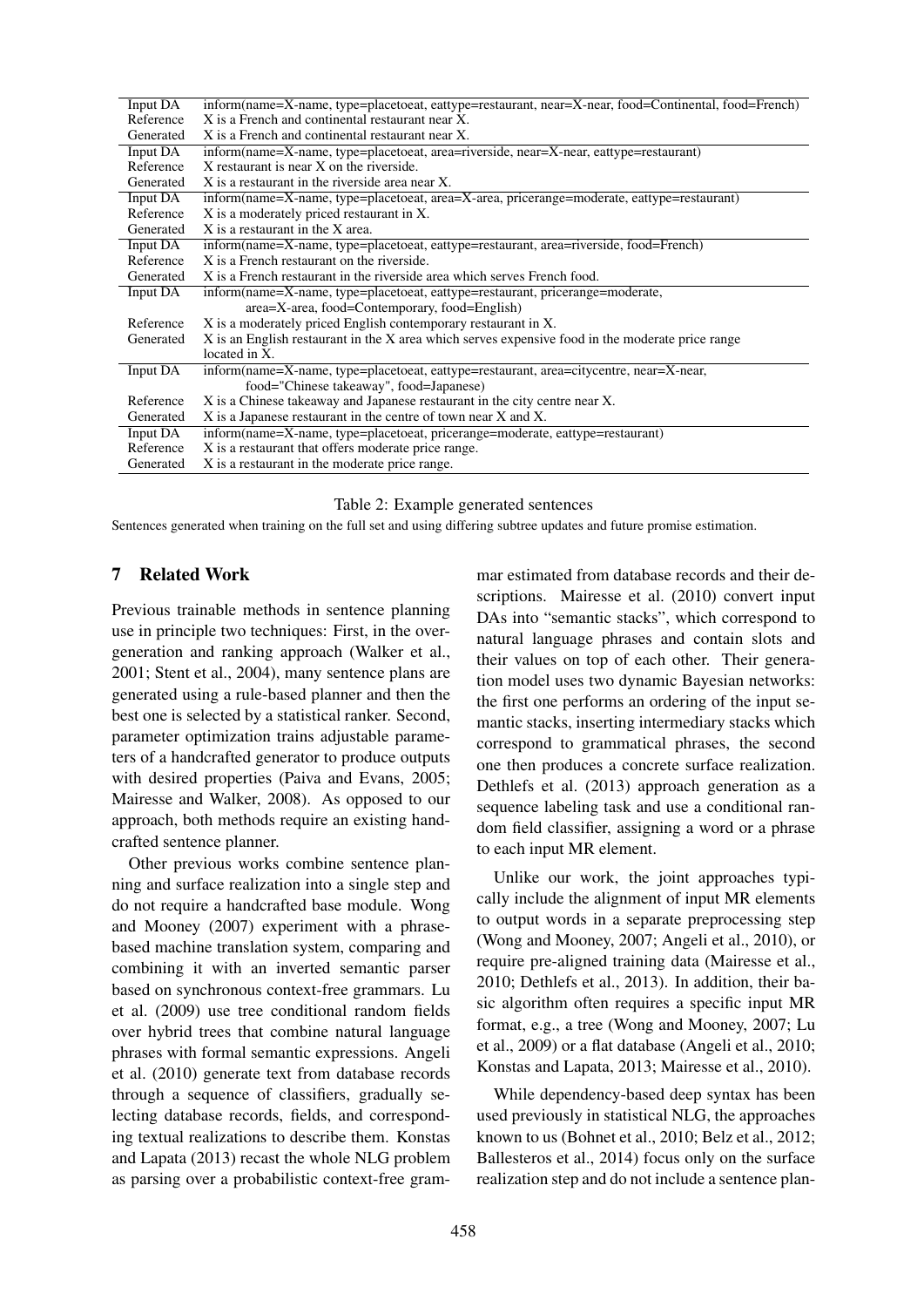ner, whereas our work is mainly focused on statistical sentence planning and uses a rule-based realizer.

Our approach to sentence planning is most similar to Zettlemoyer and Collins (2007), which use a candidate generator and a perceptron ranker for CCG parsing. Apart from proceeding in the inverse direction and using dependency trees, we use only very generic rules in our candidate generator instead of language-specific ones, and we incorporate differing subtree updates and future promise estimation into our ranker.

### 8 Conclusions and Further Work

We have presented a novel natural language generator, capable of learning from unaligned pairs of input meaning representation and output utterances. It consists of a novel, A\*-search-based sentence planner and a largely rule-based surface realizer from the Treex NLP toolkit. The sentence planner is, to our knowledge, first to use dependency syntax and learn alignment of semantic elements to words or phrases jointly with sentence planning.

We tested our generator on the BAGEL restaurant information data set of Mairesse et al. (2010). We have achieved very promising results, the utterances produced by our generator are mostly fluent and relevant. They did not surpass the BLEU score of the original authors; however, our task is substantially harder as our generator does not require fine-grained alignments on the input. Our novel feature of the sentence planner ranker – using differing subtrees for perceptron weight updates – has brought a significant performance improvement.

The generator source code, along with configuration files for experiments on the BAGEL data set, is available for download on Github.<sup>11</sup>

In future work, we plan to evaluate our generator on further domains, such as geographic information (Kate et al., 2005), weather reports (Liang et al., 2009), or flight information (Dahl et al., 1994). In order to improve the performance of our generator and remove the dependency on domainspecific features, we plan to replace the perceptron ranker with a neural network. We also want to experiment with removing the dependency on the Treex surface realizer by generating directly into dependency trees or structures into which de-

pendency trees can be converted in a languageindependent way.

#### Acknowledgments

This work was funded by the Ministry of Education, Youth and Sports of the Czech Republic under the grant agreement LK11221 and core research funding, SVV project 260 104, and GAUK grant 2058214 of Charles University in Prague. It used language resources stored and distributed by the LINDAT/CLARIN project of the Ministry of Education, Youth and Sports of the Czech Republic (project LM2010013).

The authors would like to thank Lukáš Žilka, Ondřej Plátek, and the anonymous reviewers for helpful comments on the draft.

#### **References**

- G. Angeli, P. Liang, and D. Klein. 2010. A simple domain-independent probabilistic approach to generation. In *Proc. of the 2010 Conference on Empirical Methods in Natural Language Processing*, page 502–512.
- M. Ballesteros, S. Mille, and L. Wanner. 2014. Classifiers for data-driven deep sentence generation. In *Proceedings of the 8th International Natural Language Generation Conference*, pages 108–112, Philadelphia.
- A. Belz, B. Bohnet, S. Mille, L. Wanner, and M. White. 2012. The Surface Realisation Task: Recent Developments and Future Plans. In *INLG 2012*, pages 136–140.
- B. Bohnet, L. Wanner, S. Mille, and A. Burga. 2010. Broad coverage multilingual deep sentence generation with a stochastic multi-level realizer. In *Proc. of the 23rd International Conference on Computational Linguistics*, page 98–106.
- M. Collins and N. Duffy. 2002. New ranking algorithms for parsing and tagging: Kernels over discrete structures, and the voted perceptron. In *Proceedings of the 40th Annual Meeting on Association for Computational Linguistics*, page 263–270, Stroudsburg, PA, USA. Association for Computational Linguistics.
- M. Collins. 2002. Discriminative training methods for hidden Markov models: Theory and experiments with perceptron algorithms. In *Proceedings of the ACL-02 conference on Empirical methods in natural language processing-Volume 10*, page 1–8. Association for Computational Linguistics.
- D. A. Dahl, M. Bates, M. Brown, W. Fisher, K. Hunicke-Smith, D. Pallett, E. Rudnicky, and E. Shriberg. 1994. Expanding the scope of the ATIS

<sup>11</sup>https://github.com/UFAL-DSG/tgen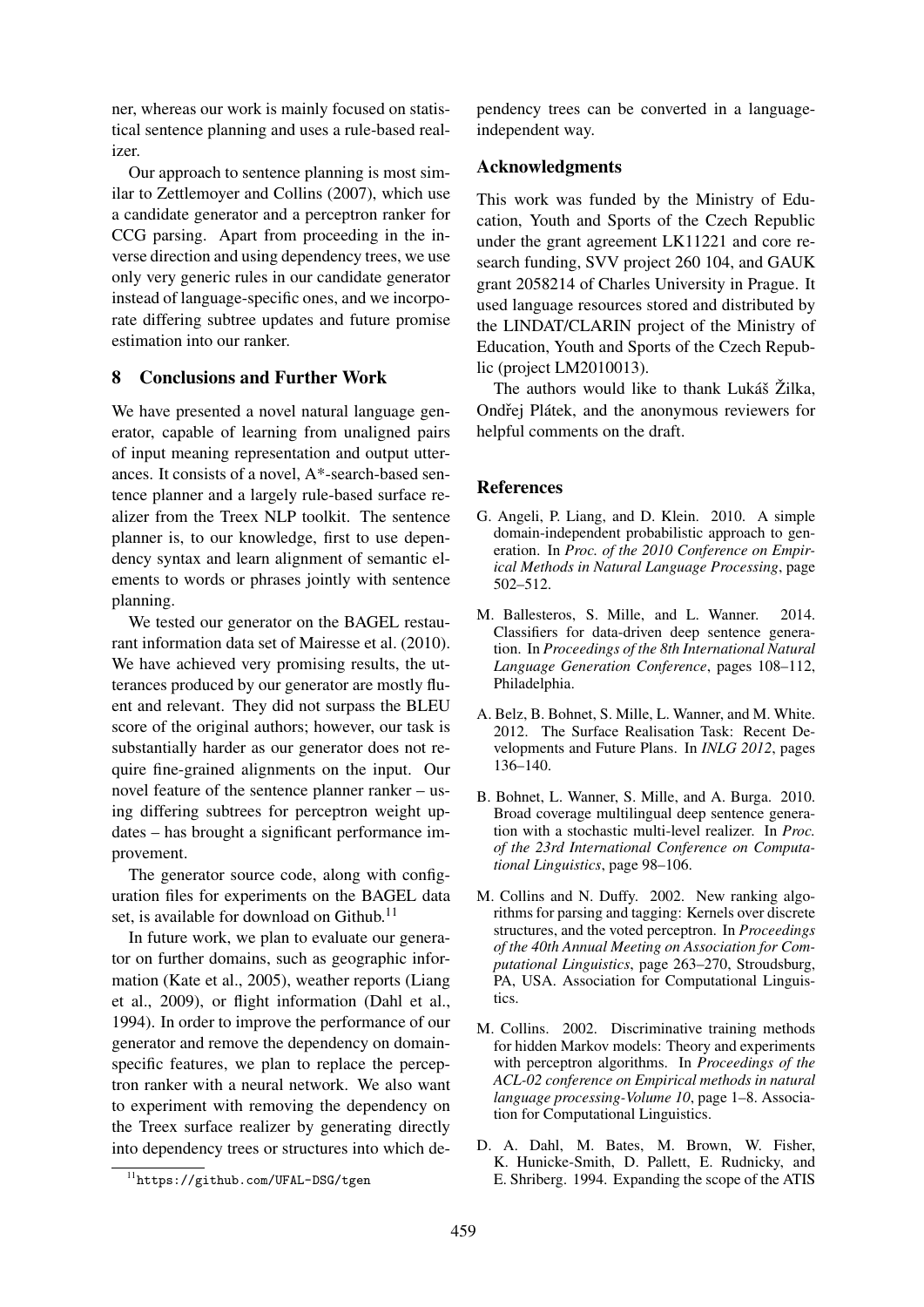task: the ATIS-3 corpus. In *in Proc. ARPA Human Language Technology Workshop '92, Plainsboro, NJ*, pages 43–48. Morgan Kaufmann.

- N. Dethlefs, H. Hastie, H. Cuayáhuitl, and O. Lemon. 2013. Conditional Random Fields for Responsive Surface Realisation using Global Features. In *Proceedings of ACL*, Sofia.
- G. Doddington. 2002. Automatic evaluation of machine translation quality using N-gram cooccurrence statistics. In *Proceedings of the Second International Conference on Human Language Technology Research*, pages 138–145, San Francisco, CA, USA. Morgan Kaufmann Publishers Inc.
- O. Dušek, Z. Žabokrtský, M. Popel, M. Majliš, M. Novák, and D. Mareček. 2012. Formemes in English-Czech deep syntactic MT. In *Proceedings of the Seventh Workshop on Statistical Machine Translation*, page 267–274, Montreal.
- P. E. Hart, N. J. Nilsson, and B. Raphael. 1968. A formal basis for the heuristic determination of minimum cost paths. *IEEE Transactions on Systems Science and Cybernetics*, 4(2):100–107.
- R. J. Kate, Y. W. Wong, and R. J. Mooney. 2005. Learning to transform natural to formal languages. In *Proceedings of the National Conference on Artificial Intelligence*, volume 20. Menlo Park, CA; Cambridge, MA; London; AAAI Press; MIT Press; 1999.
- P. Koehn, F. J. Och, and D. Marcu. 2003. Statistical phrase-based translation. In *Proceedings of NAACL-HLT - Volume 1*, page 48–54, Stroudsburg, PA, USA. Association for Computational Linguistics.
- P. Koehn. 2004. Statistical significance tests for machine translation evaluation. In *Proceedings of EMNLP*, page 388–395.
- I. Konstas and M. Lapata. 2013. A global model for concept-to-text generation. *Journal of Artificial Intelligence Research*, 48:305–346.
- P. Liang, M. I. Jordan, and D. Klein. 2009. Learning semantic correspondences with less supervision. In *Proceedings of the Joint Conference of the 47th Annual Meeting of the ACL and the 4th International Joint Conference on Natural Language Processing of the AFNLP: Volume 1-Volume 1*, page 91–99.
- W. Lu, H. T. Ng, and W. S. Lee. 2009. Natural language generation with tree conditional random fields. In *Proc. of the 2009 Conference on Empirical Methods in Natural Language Processing: Volume 1-Volume 1*, page 400–409.
- F. Mairesse and M. Walker. 2008. Trainable generation of big-five personality styles through datadriven parameter estimation. In *Proc. of the 46th Annual Meeting of the ACL (ACL)*, page 165–173.
- F. Mairesse, M. Gašić, F. Jurčíček, S. Keizer, B. Thomson, K. Yu, and S. Young. 2010. Phrase-based statistical language generation using graphical models and active learning. In *Proc. of the 48th Annual Meeting of the ACL*, page 1552–1561.
- R. McDonald, F. Pereira, K. Ribarov, and J. Hajič. 2005. Non-projective dependency parsing using spanning tree algorithms. In *Proceedings of the conference on Human Language Technology and Empirical Methods in Natural Language Processing*, page 523–530.
- R. McDonald, K. Hall, and G. Mann. 2010. Distributed training strategies for the structured perceptron. In *Human Language Technologies: The 2010 Annual Conference of the North American Chapter of the Association for Computational Linguistics*, pages 456–464. Association for Computational Linguistics.
- F. J. Och and H. Ney. 2003. A systematic comparison of various statistical alignment models. *Computational Linguistics*, 29(1):19–51.
- F. J. Och, N. Ueffing, and H. Ney. 2001. An efficient A\* search algorithm for statistical machine translation. In *Proceedings of the Workshop on Datadriven Methods in Machine Translation - Volume 14*, page 1–8, Stroudsburg, PA, USA. Association for Computational Linguistics.
- D. S. Paiva and R. Evans. 2005. Empirically-based control of natural language generation. In *Proc. of the 43rd Annual Meeting of ACL*, page 58–65, Stroudsburg, PA, USA. ACL.
- K. Papineni, S. Roukos, T. Ward, and W.-J. Zhu. 2002. BLEU: a method for automatic evaluation of machine translation. In *Proceedings of the 40th annual meeting of the Association for Computational Linguistics*, page 311–318.
- M. Popel and Z. Žabokrtský. 2010. TectoMT: modular NLP framework. In *Proceedings of IceTAL, 7th International Conference on Natural Language Processing*, page 293–304, Reykjavík.
- J. Ptáček. 2008. Two tectogrammatical realizers side by side: Case of English and Czech. In *Fourth International Workshop on Human-Computer Conversation*, Bellagio, Italy.
- E. Reiter and R. Dale. 2000. *Building Natural Language Generation Systems*. Cambridge Univ. Press.
- V. Rieser and O. Lemon. 2010. Natural language generation as planning under uncertainty for spoken dialogue systems. In *Empirical methods in natural language generation*, page 105–120.
- P. Sgall, E. Hajičová, and J. Panevová. 1986. The *meaning of the sentence in its semantic and pragmatic aspects*. D. Reidel, Dordrecht.